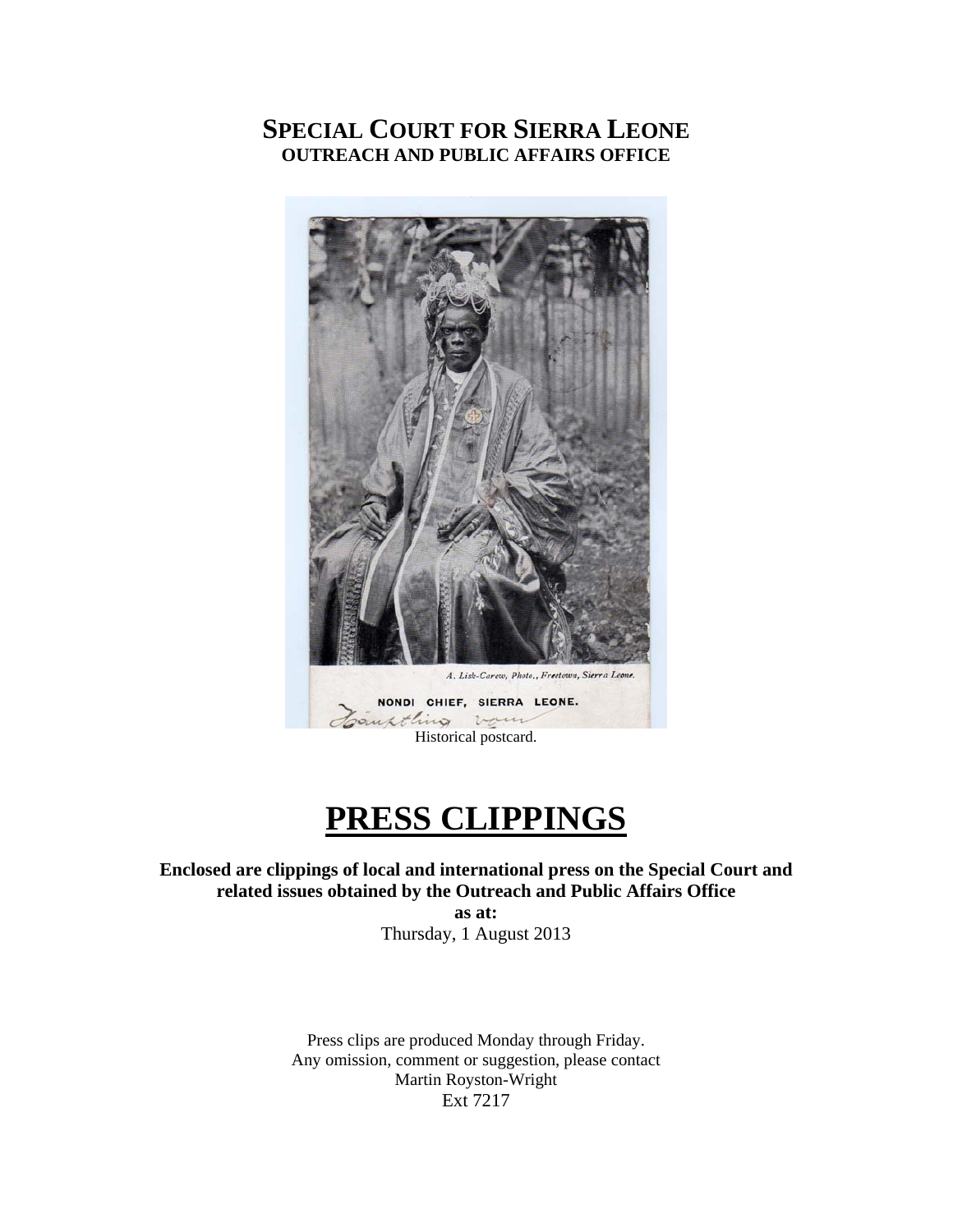## **International News**

| On This Day in History / The Canadian Press                                 | Page 3       |
|-----------------------------------------------------------------------------|--------------|
| When Liberian Child Soldiers Grow Up / The Daily Beast                      | Pages $4-11$ |
| Uprooting the Causes of Conflicts / Africa Renewal                          | Pages 12-14  |
| STL Defense Wants Trial Date Delayed / The Daily Star                       | Pages 15-17  |
| Kenya: Bensouda Wants Ruto At All ICC Trial Sessions / Capital FM           | Pages 18-19  |
| Weekly Summary - ICTR Completes Detainee Transfers / Hirondelle News Agency | Page 20      |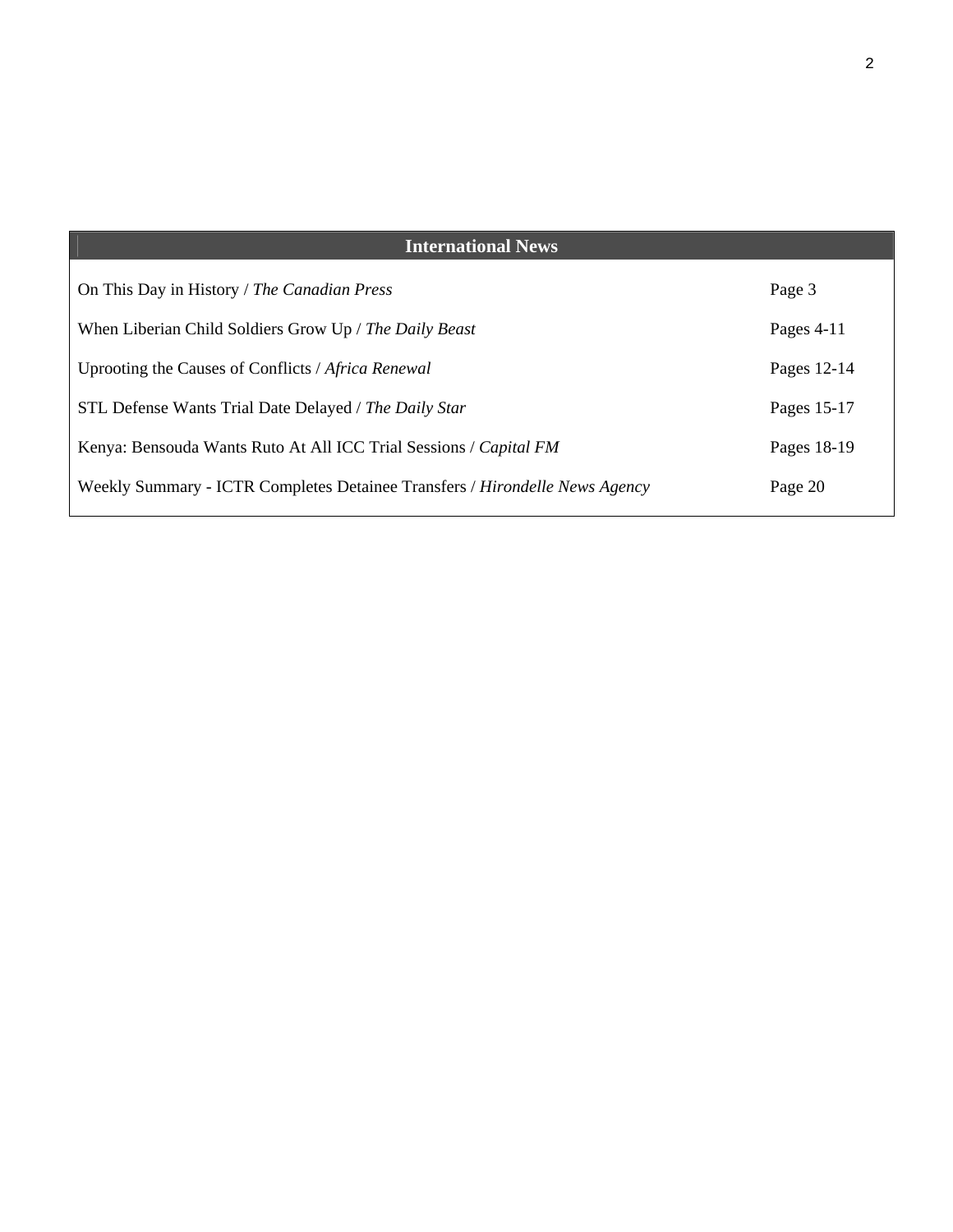The Canadian Press Monday, 29 July 2013

## **On This Day in History**

A look at what happened on previous July 29ths

-SNIP-

In 2003, Foday Sankoh, who led a bloody rebel movement in Sierra Leone that killed 75,000 people over 10 years, died in United Nations custody. He was charged with crimes against humanity, rape and sexual slavery.

-SNIP-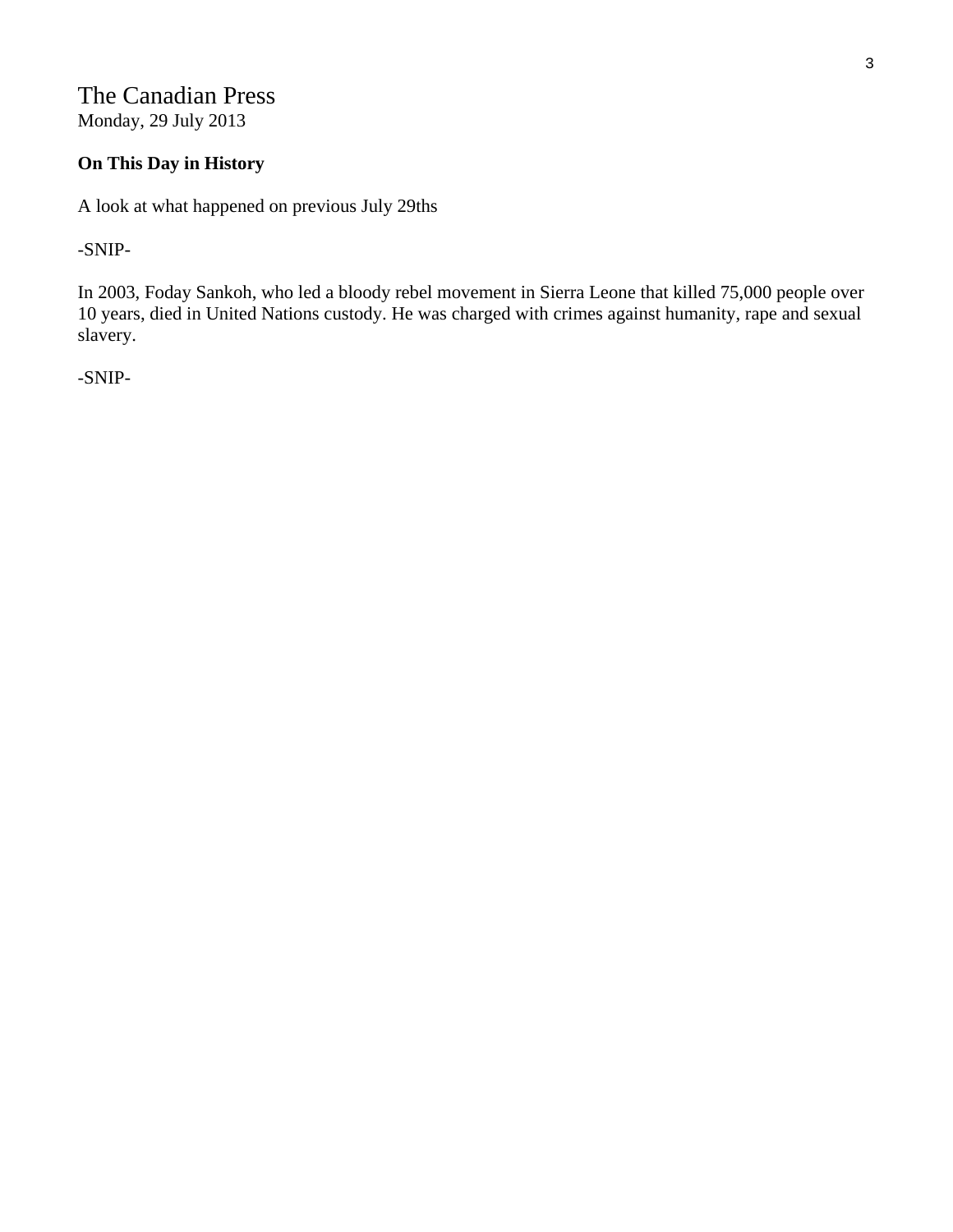## The Daily Beast Wednesday, 31 July 2013

## **When Liberian Child Soldiers Grow Up**

*A generation of girls fought in Liberia's brutal wars. What they tell trheir own children about the past will inform the country's future* 

### By Clair MacDougall

Mary Goll is asleep in a white plastic chair. Around her, in the modest bar by the sea that she owns, the sandy ground is flecked with cigarette butts and shiny cracker wrappers glinting in the dull morning light. Plastic bags that once held white rice have been stitched up to cover parts of the shambolic structure, made from odd corrugated zinc plates and bits of chicken wire. Farther up the beach a cluster of canoes lie face-down by the water as if asleep. Mary's bar—known as Ma Mary's—resembles a makeshift vessel that, carrying a motley crew and cargo, has crashed onto the shoreline and is slowly falling apart.

The morning light sharpens the contours of the bar. Mary, now awake, languidly gets up from her chair. She is dressed in a loose white tank top that accentuates her broad shoulders and thick arms. A yellow piece of fabric with blue stars is wrapped around her waist. Her short hair is braided in cornrows.

Liberia's complex civil war became known around the world for its atrocities, often involving children and teenagers as both perpetrators and victims.

A bare-chested young man comes into the bar, orders a shot of *gana gana,* a bitter cane juice known as "African whisky," swallows it without saying a word, then resumes his walk toward Cape Montserrado, where the first black immigrants from America landed in 1822, the vanguard of a settlement that eventually became the Republic of Liberia, its capital, Monrovia, named after U.S. President James Monroe.



*Liberia's complex civil war became known around the world for its atrocities, often involving children and teenagers as both perpetrators and victims.* 

This desolate stretch of land, where echoes of Liberia's past still play out, is known as Poto Corner in the local Liberian-English vernacular, meaning a place for those without use. It is situated within Monrovia's largest slum, West Point, on a peninsula home to migrants, fishermen, crack addicts, street

kids, and many Liberians who, like Mary, fought and were displaced by the successive and complex civil wars that ravaged the country during most of the 1990s, pitting Charles Taylor and his militia, known as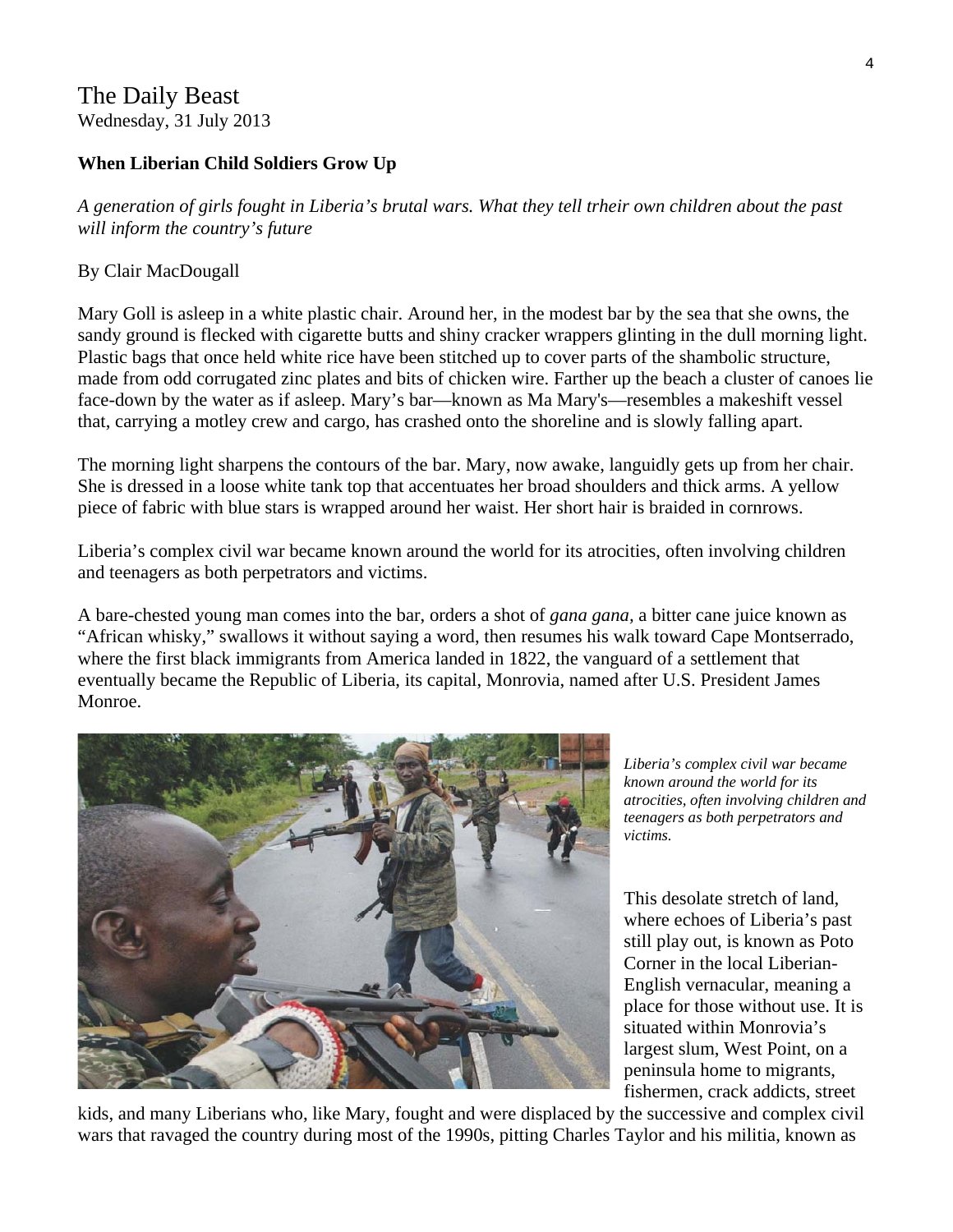the National Patriotic Front of Liberia, against the repressive government of Samuel Doe. Taylor eventually gained control of most of the country and, following Doe's execution and a subsequent peace deal, became president in 1997. Two years later, though, the country slid back into civil war. The fighting lasted another four years.

Mary was 13 when she joined up on the side of the pro-Taylor government militias, and her scars tell the story of a girl who saw close combat. A bullet grazed her right knee during a fierce battle in northeastern Liberia near the border with Guinea. Puckered skin between her shoulders bears witness to a bullet that came dangerously close to her spine. And then there are the self-made markings of war: crude, roughly drawn tattoos that serve as totemic reminders of her deeds. An octopus spreads its tentacles across her lower back; another covers her right knee. The octopus is a "wicked animal," Mary says, and "I was wicked."

For three years, Mary fought in a civil war that became known around the world for its atrocities, often involving children and teenagers as both perpetrators and victims. Mary commanded about 30 boys and girls, women and men, attaining the status of women's artillery commander before being captured and forced to fight on the rebel side. She was 16 when the war ended.

When a Comprehensive Peace Agreement finally brought an end to the fighting in August 2003, she disarmed—but peace did not follow. Like many of her generation, Mary has been unable to quiet the battles that still rage in her mind.

Neighboring Sierra Leone went through its own civil war when forces supported by Taylor sought to overthrow the government in 1991. That war ended in 2002. Last year a U.N.-backed tribunal for Sierra Leone sentenced Taylor to 50 years in prison for murder, rape, sexual slavery, the use of child soldiers, and other war crimes. The court is expected to make a ruling on his appeal in September.

A separate war-crimes trial has not taken place in Liberia, where Ellen Johnson Sirleaf has governed since 2006. Johnson Sirleaf has received international acclaim as the first elected female African head of state, but she was also an early supporter of Taylor during the civil war, and her government has proven disappointing to those who had hoped for a meaningful healing process. A 2009 report from the country's Truth and Reconciliation Commission (TRC) included Johnson Sirleaf among those who should be barred from holding office for 30 years on account of her association with Taylor. But she refused to step down. Instead she apologized to the Liberian people for having been "fooled" by Taylor early on.

The country's reconciliation process was further damaged in the fall, when the Nobel Peace Prize– winning activist Leymah Gbowee resigned as head of the separate Reconciliation Initiative after sharply criticizing Johnson Sirleaf for nepotism and her failure to address present-day issues such as corruption. In a statement, Gbowee referred to "differences in opinion on the pathway for national healing and reconciliation" as her reason for stepping down. (Beast Books, The Daily Beast's imprint, published Gbowee's memoir, Mighty Be Our Powers, in 2011.)

This June the government launched a new road map that lays out an 18-year plan for reconciliation. But to date, only one of the many recommendations of the 2009 TRC report has been implemented, and though almost 10 years have passed since the end of the fighting that left more than a quarter of a million people dead, Liberia has yet to fully reckon with its history.

When I go to see Gbowee at a farm just outside Monrovia, where she is hosting a camp for disadvantaged youth, she says that if the country is to move forward, Liberians must not only focus on the injustices of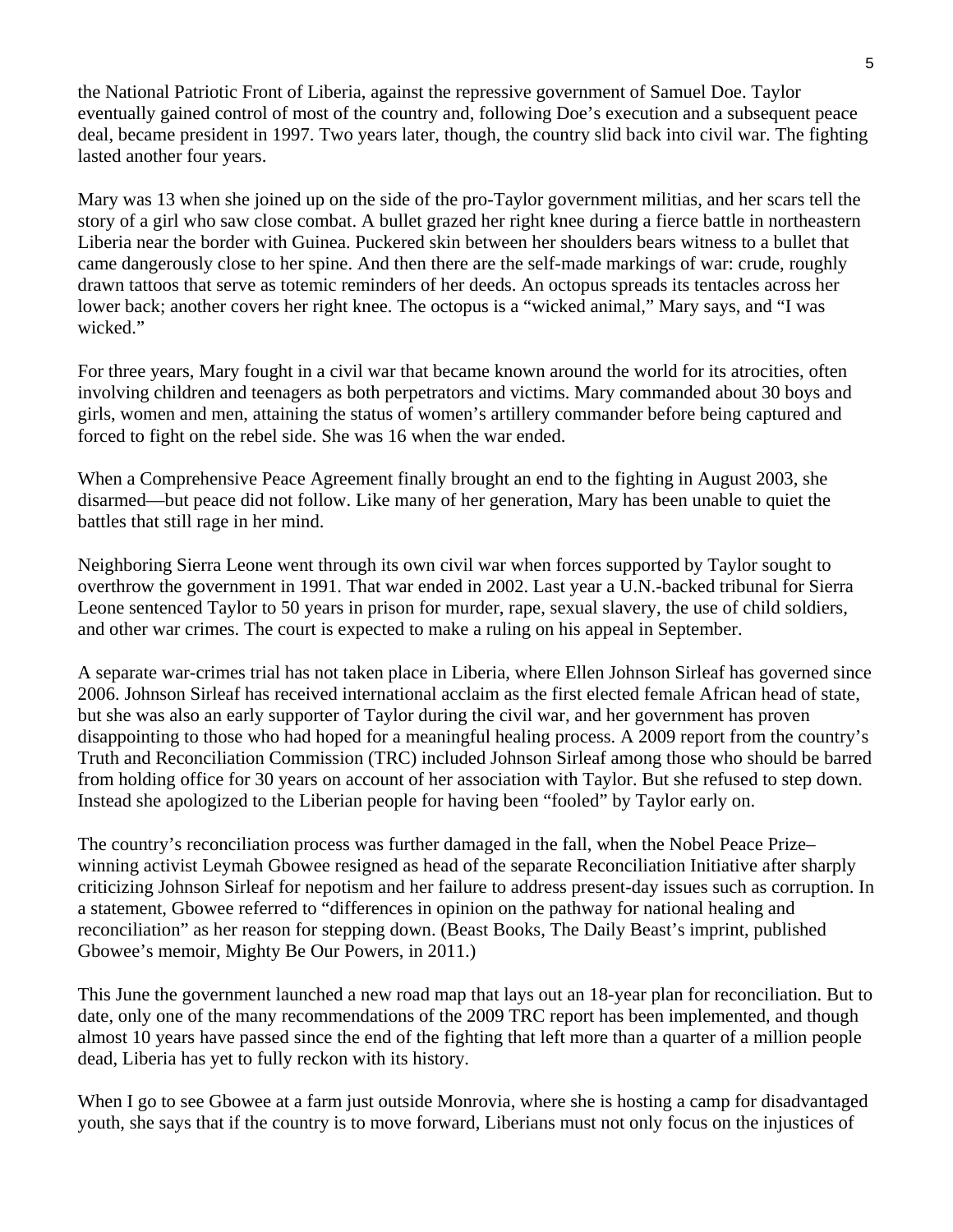the past but also look to the present. "We can't talk reconciliation from 1990 if we don't look at some of the issues of social justice now," she argues. "If you look around Monrovia, we have a very angry population. How do we start to address some of these things that are making people angry before we start to address some of the issues of the war? How do we address these issues simultaneously?"

One of the most famous fighters in Liberia's civil war was a woman known as Black Diamond. Raped by forces loyal to Charles Taylor, who was later convicted of war crimes, she joined the other side.

A big part of the challenge is that many Liberians are former child soldiers. More than 38,000 children are estimated to have taken part in the war as fighters, porters, ammunition carriers, cooks, and sex slaves. What they saw and did—and what was done to them—is an unredeemable reality. But the future is still open. In fact, this is a crucial moment: Liberia's generation of child soldiers is now coming of age. And how they deal with their history is going to have major consequences for their country.



Mary tells me her story in a fragmented fashion over the course of several weeks, but ultimately weaves a narrative of overcoming: she chose to be a fighter, she disarmed, and now her life has turned around.

#### *Tim Hetherington/Magnum*

*One of the most famous fighters in Liberia's civil war was a woman known as Black Diamond. Raped by forces loyal to Charles Taylor, who was later convicted of war crimes, she joined the other side.* 

Yet her actions tell a different story. Like many former child soldiers, she is trapped between the past and the future, still unwilling or unable to let go of her wartime identity as a fighter, which, if nothing else, offered a sense of purpose and direction. She has a boyfriend and two children but

has never married. The war taught her independence. "I'm the man for the family," she says. "I'm the man because I fought."

While she surrendered her arms years ago, Mary still has the swagger of a commander fiercely guarding her corner of the world. Homeless, crack-smoking teenagers and men known as gronna boys hang out near the bar, and Mary sometimes orders them to settle things "the gronna way"—to dole out beatings to customers who don't behave.

On this morning, a tall middle-aged man with bloodshot eyes walks in. Scrunching his face in pain, he asks for gana gana on credit. He has been here before. "Move your stink self from here," she yells in her Liberian-English, chin cocked out. The man walks away before she can push him out. "You have to have sharp mouth because the people, they love fighting [and are] quick to take weapon," she says. "You have to be careful."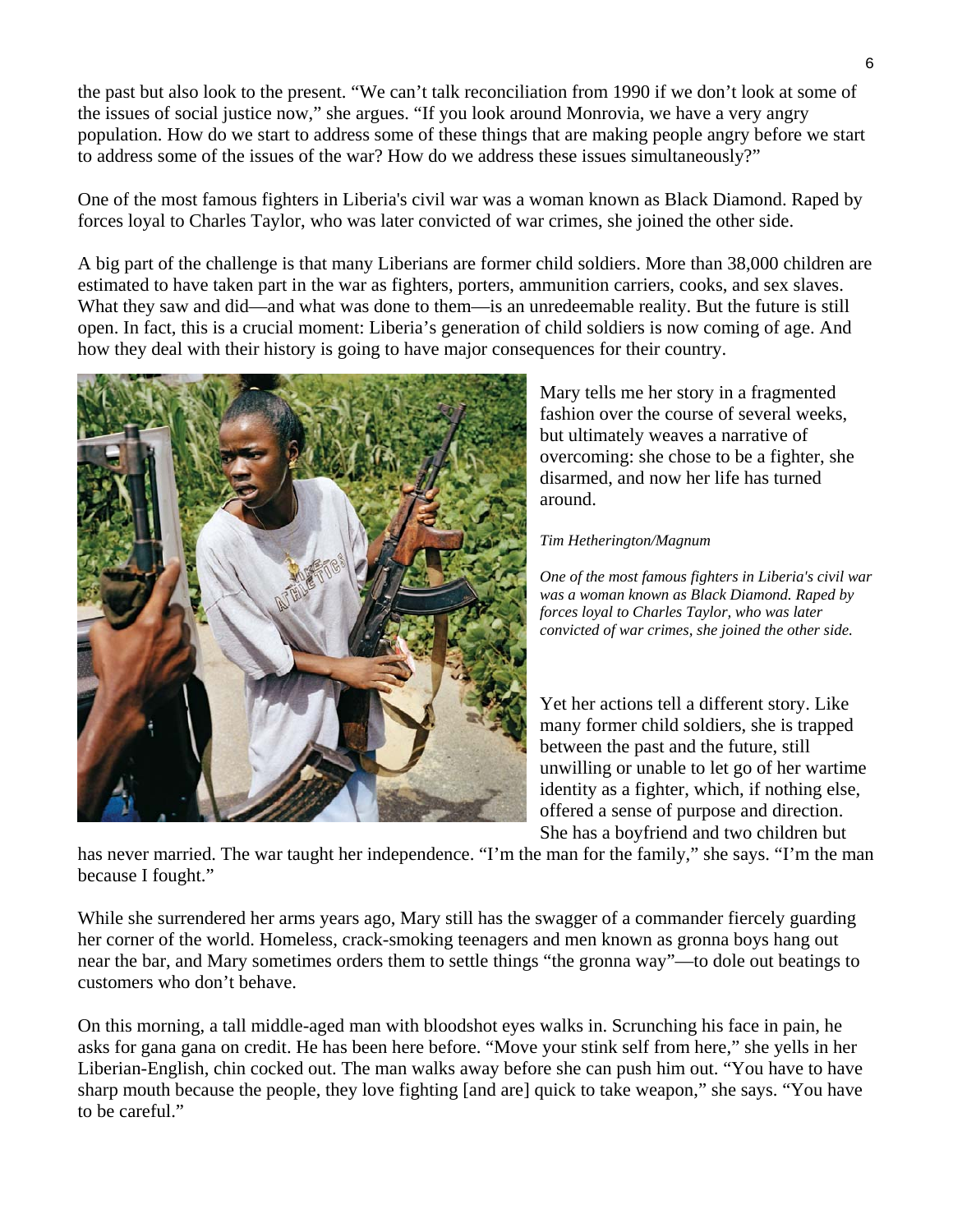Mary runs her bar with a 10-year-old girl whom she refers to as "the manager." Tiny with a dark, pretty, wide face, the girl works at the bar day and night, throwing shots of liquor into grubby tumblers. She also does most of the household chores and cares for Mary's 1-year-old daughter, Desire.

Mary says she adopted the young girl when she found her toward the end of the war—a baby, abandoned in an empty house. She calls the girl her daughter and claims to care for her, but one night, when the girl breaks a bottle of whisky while handling the wires to turn on the lights in the bar, Mary beats her to the ground and kicks her in the stomach as customers sit in silence, continuing to drink. "That little girl thinks she knows everything!" she yells. When I ask her about her violent outburst later, she defends herself, saying she was only trying to teach her a lesson and that she feared the girl would electrocute herself by fumbling with the wires.

Today many of the women who went to war are shunned and live in slums, scraping by for survival, often by prostituting themselves for a few dollars.

But violence is clearly visceral, Mary's first response. At one point, walking through a market, she attacks a man, believing he has called her a beggar. Over and over again, she smashes his head with a motorbike helmet while threatening to cut him up and drag him out to her beach where they can settle it "the gronna way." After bystanders break up the fight, Mary calls the police and, greasing the palm of a policeman with 100 Liberian dollars, gets the man locked up. "He can't fight, he can only scratch," she says later. When I ask her why she got into the fight in the first place, she says that because of her past serving as a commander in the war she is "his superior." "People like that, during the war, they stay hiding," she says.



In the aftermath of the wars, the government and Western aid agencies created programs to help former child soldiers reenter society, but many have been unable to build normal lives especially the girls and women whose soldier past is seen by Liberian society as more of a transgression.

*Today many of the women who went to war are shunned and live in slums, scraping by for survival, often by prostituting themselves for a few dollars.* 

While many male commanders negotiated government positions after the war, female combatants were largely excluded from the process. Today many of the women who went to war are shunned and live in slums, scraping by f or survival, often by prostituting themselves for a

few dollars. Leena Kotilainen from the University of Turku in Finland, who is conducting a study on the reintegration of former girl soldiers, found that almost half of those she interviewed were involved in prostitution, most of them in ghettos throughout Monrovia. "Some of them are so destitute and disempowered that they don't believe they are human beings anymore," she says.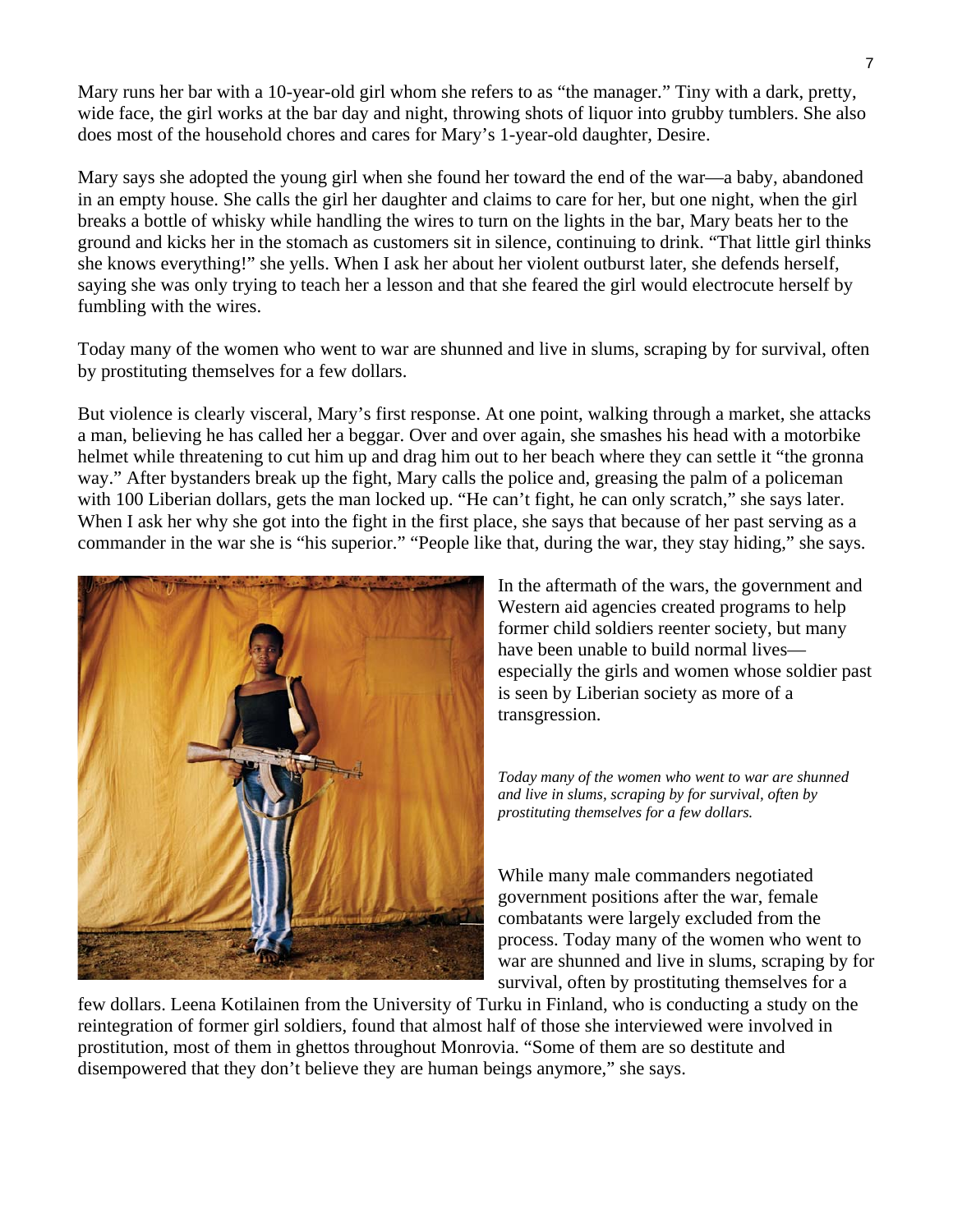Former female combatants find it more difficult to get married, have families, and reintegrate back into society because they are seen as unfeminine, tainted, and depraved, says Irma Specht, an anthropologist who has studied the issue since the end of the war. "Girls who [fought] alongside boys in the bush are not regarded as decent. They have crossed the line of femininity, the norms in society on how women should behave. They are generally not regarded as potential candidates for marriage, and most employers are reluctant to hire them," says Specht. As a result, "they live in ghettos and hide their past."

Mary will half-brag about her own cruelty and then, moments later, appear tormented by the horror of what she did. Her sense of guilt isn't fully formed; it appears only partially realized.

The third in a family of seven, Mary was just 2 years old when Taylor's militia set off the first civil war. Born in the rural town of White Plains just outside Monrovia, Mary was a child of conflict: she knew how to drop to the ground during crossfire and how to wait out violence in the surrounding scrub. Her mother, Patricia, sold grilled fish and ran a small video club to make ends meet. She had split from Mary's father, Amos, because of "girlfriend business," as Patricia puts it, and 9-year-old Mary was sent to live with her father and his new wife to ease the financial burden on her.



Mary says her stepmother abused her and took her out of school to sell chicken on the streets. She was also made to do most household chores, fetching water and pressing clothes with a coal iron before school. When she was disobedient, she says, her father and stepmother would tie her elbows together and rub hot pepper in her eyes, leaving her in the sun to suffer.

*Former female combatants find it more difficult to get married, have families, and reintegrate back into society because they are seen as unfeminine, tainted, and depraved.* 

"Mary from her birth has been a bad kind of li'l girl," her father tells me o ne day at a bodega near his home. He is ashamed of his daughter, he says, and wants her to reform. She should leave

her beach bar, sew herself some nice dresses, and come with him to church, he says. (When asked about her father, Mary simply says he is "useless" and "insincere"—a sentiment echoed by her sister.)

Effectively orphaned, Mary went to stay with her grandmother in a quaint little housing community of brightly colored worker cottages just outside Monrovia. But to Mary, who had grown accustomed to fending for herself and who supported herself by sometimes turning tricks, her grandmother's way was too strict.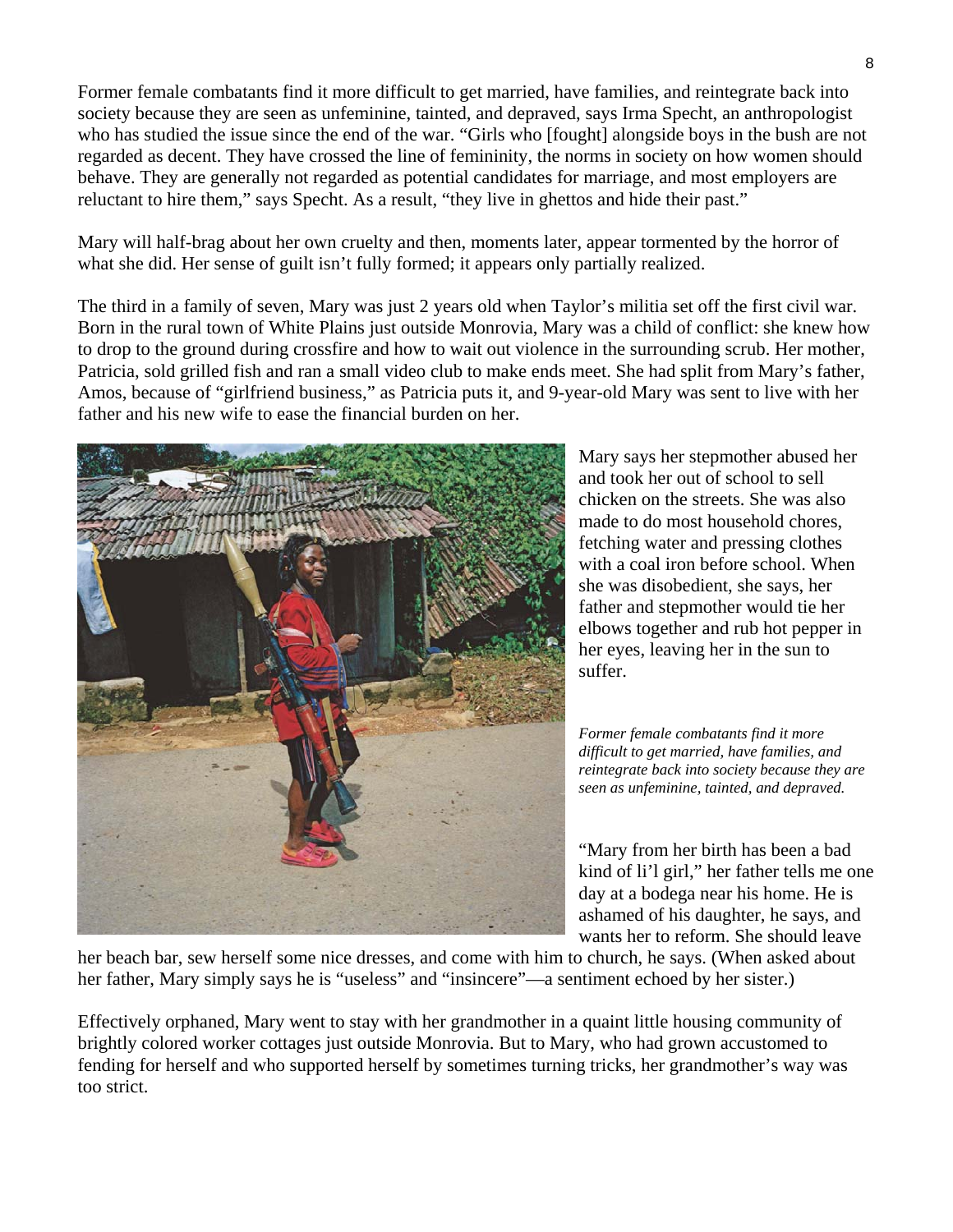At 13, Mary became pregnant. The father was a handsome man she had watched play basketball in the moldy concrete ruins of the local community center. He was 25 and not prepared to be a father. (Today he lives in Boston and has some contact with her family, though Mary refuses to speak to him.)

Mary named her newborn Courage to help her find courage in God, but her mother took the baby girl away two weeks after she was born. Mary says she didn't mind. She knew she was too young for "baby business." And she had other plans.

In 2000 Mary's mother decided that she and her children would escape the war by going to Ghana. But Mary was having none of it—and hid until they departed. Having just given birth to her daughter and seen her taken away, she wanted to escape her family. "I thought it better I go to the bush and fight," she says. She also joined for "advantage," she says, for protection and benefits. She had observed the power the soldiers enjoyed—and how they abused it, beating the men and harassing the women. She wanted their power, their air of being inviolate and untouchable.

As a younger child, Mary had seen a tall, strong-looking woman in fatigues standing outside the training barracks in downtown Monrovia, and her air of strength, control, and discipline left an indelible impression. She began to imagine herself a soldier in a national army or volunteering to become a U.S. Marine, marching along in a neat uniform.

One afternoon, she set off to meet Larry Mulvey, a local commander who was headquartered in a house on Somalia Drive, a dusty road lined with sad-looking palm trees. When the small girl, dressed in a yellow tank top and a short black skirt, told him she wanted to join the government Army, he readily agreed. Without saying goodbye to her grandmother, she left a week later on the back of a green pickup truck. She was taken to Camp Jackson in Naama, where she was taught basic target training and how to handle firearms. Discipline was a problem, though, and Mulvey named her "Disgruntled" because she was rude and wouldn't take orders.

During her first foray to the front lines, she served under the command of another woman, nicknamed Tina Girl, who eventually became her friend. At first, the crackle of gunfire and pounding of rocketpropelled grenades made Mary tremble, but she says her fears subsided as she watched Tina Girl fight. "She was brave," she says, "and I was [following in] her footsteps." (After the war, Tina Girl died of an overdose in a derelict cemetery in downtown Monrovia where many former combatants slept in old graves.)

For three years—her most formative teenage years—she fought in a war so brutal it almost defies belief. One study of the mental-health effects of the intertwined wars in Liberia and Sierra Leone found that atrocities included "intentional hacking off of limbs, carving the initials of rebel factions into victims' skin, slaughtering pregnant women to bet on the gender of the unborn child, and use of young girls as human sacrifices. Numerous people have reported that they were forced to cut, cook, eat, and serve human flesh and internal organs, including those of their own parents and infants. Countless numbers of children and teenagers were forced to watch the torture, rape, and brutal murders of their parents and siblings. In many cases, family members—including children—were forced to rape, murder, and mutilate each other. During these acts, victims were forbidden to show any emotion, or, in many cases, were commanded to laugh. In some instances, people who shed tears in response to these atrocities were punished by being permanently blinded." Violence against women was so endemic during the civil war that some surveys suggest that between 60 percent and 90 percent of Liberia's girls and women were raped.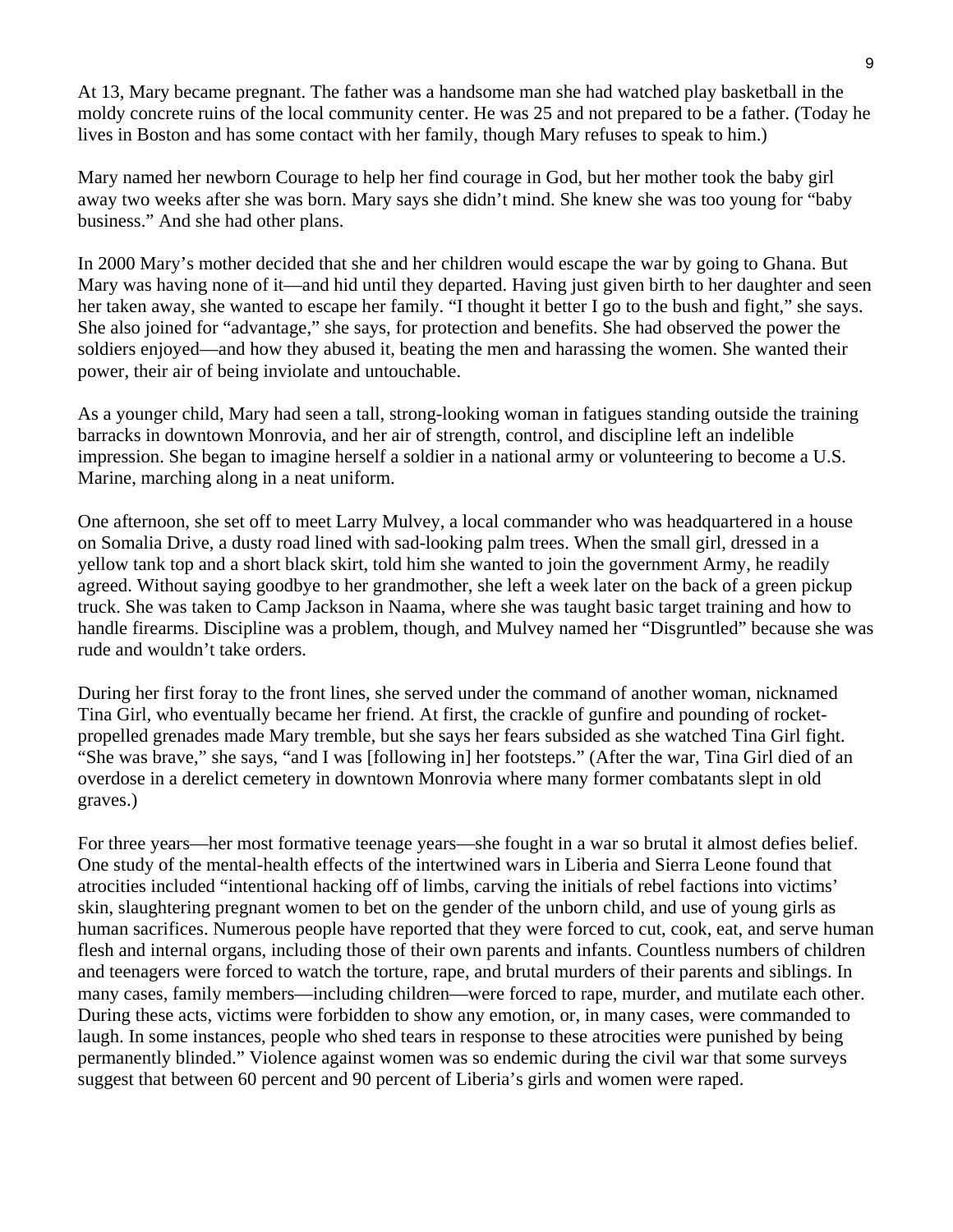In a study on child soldiers in neighboring Sierra Leone, Theresa Betancourt, an associate professor at the Harvard School of Public Health, found that girl soldiers, while often also victims themselves of sexual abuse, were as likely as the boys to have been involved in the injury and killing of others. But Betancourt found that the psychological toll was greater on girls, who had significantly higher levels of depression and anxiety than boys did.

soldiers, everybody looked at the boys." Yet little attention has been paid to the experience of these girls. As Rosana Schaack, who heads one of the few programs aimed at former female child soldiers, puts it, after the war "when you said child



night. What troubles her is the recollection of an Mary recalls that she would cut off ears and fingers of those her unit captured. She and her soldiers even skinned a prisoner. But it is not these atrocities that appear to keep her awake at order she gave her soldiers to gang-rape a woman who had been caught, seemingly spying on their position.

Mary can't quite explain why this is worse than flaying someone, but she identified with the woman. And perhaps her prisoner's helplessness reminded Mary of her own.

#### *Glenna Gordon*

*Mary, a former child soldier and a mother of two, recalls that she would cut off ears and fingers of those her unit captured. She and her soldiers even skinned a prisoner.* 

One day, in 2003, her unit came under heavy fire from LURD (Liberians United for Reconciliation and Democracy) rebels and began to retreat but was caught in an ambush. Three girls were killed when they tried to fight their way out. Along with two men, Mary surrendered. For days, they were beaten, humiliated, and jailed. Eventually they were forced to join the rebels.

For several months, Mary fought for the other side—a fact that doesn't seem to trouble her much today. Identification with any political cause was never the point. And when the rebels advanced on Monrovia for a final push, she recounts a celebratory mood. "The looting was too much, so the enjoyment was sweet," she says. In the final days of the war, during the last battle for the capital, she managed to escape and run home to West Point.

After handing over her AK-47 and her RPG launcher during a disarmament drive, Mary returned to what she had known before the war: life on the streets, drugs, and prostitution.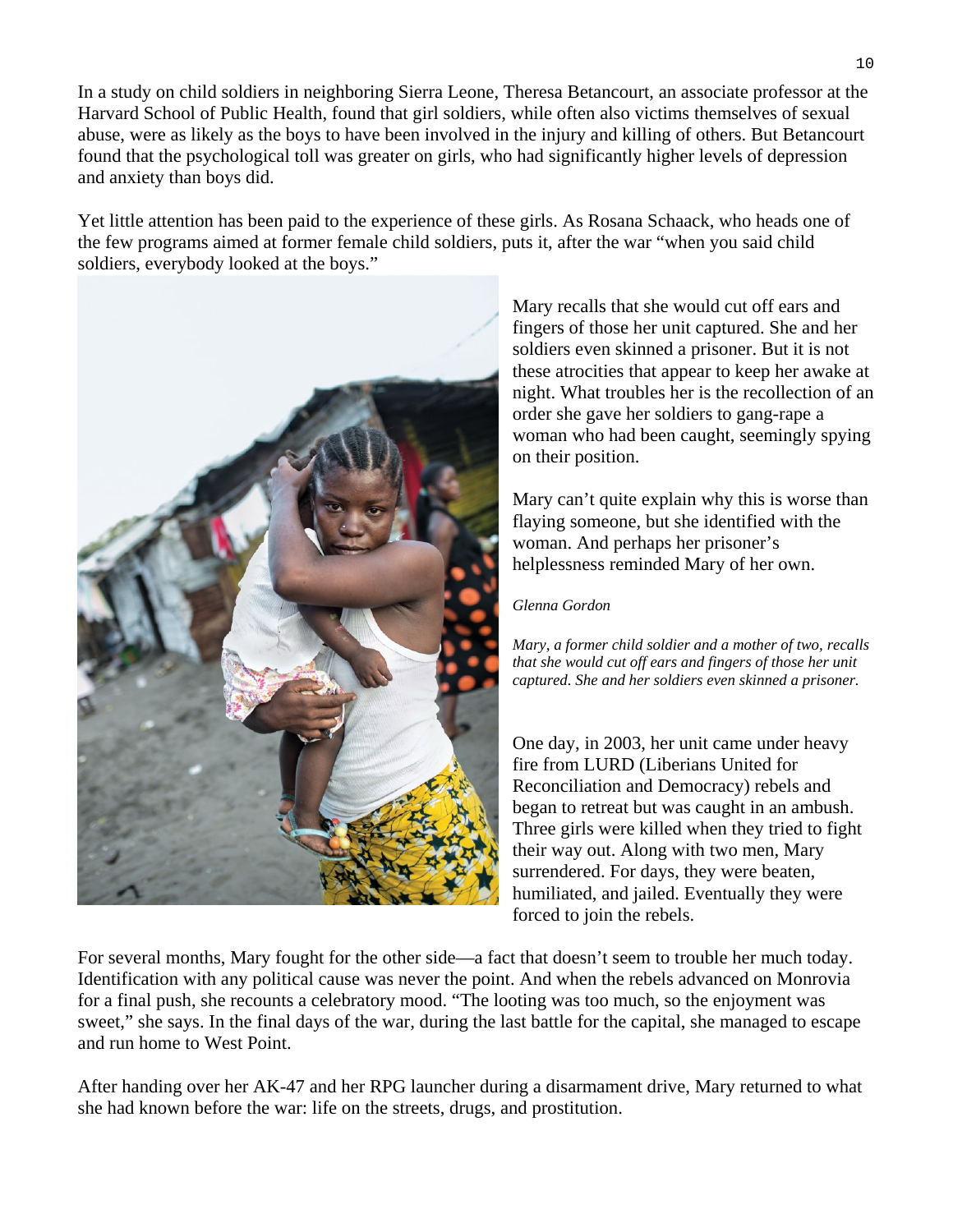When Schaack, a soft-spoken Liberian social worker with the evangelical humanitarian group Samaritan's Purse, approached her in late 2003, just months after the ceasefire, Mary told her: "Move from here that shit. The whole day you passing around and lying to people." But after a while, Schaack managed to persuade Mary and eight other girls to live for nine months at a Christian mission where they received counseling as well as courses in pastry making and tie dying.

The stay at the mission helped Mary kick her habit of smoking marijuana, and these days she doesn't hustle for money. "I've moved my life forward," she says. Schaack believes it's an upward trajectory that will continue if Mary can just leave West Point. She has faith in the young woman and has nicknamed her "Bright Future."

But Mary is less certain of her prospects. She says the bar is an anchor—it earns her about \$45 a month, a princely sum in the slum—and she feels safe here, among her own people. "When I around them, no one can do nothing to me," she says. "So for me to leave from this area would be too hard."

And while Mary speaks about Schaack with affection, she says neither aid groups nor the government has done much for her or the other women who fought alongside her. "You looking at yourself, the years that you have been in the bush as a woman, taking risk," she says. "They made a fool out of us, and today nothing will become of us."

Mary's daughter Courage is graduating from elementary school. At 13, she is the same age her mother was when she got pregnant, left her family, and went into the bush to fight. Patricia, Mary's mother, returned from Ghana in 2008. Today, Mary lives with her younger daughter Desire, though her mother won't allow Mary's oldest daughter Courage to live with Mary in West Point. "I don't feel it is a good place for children to grow up," Patricia tells me as we sit under a tree outside her home in Barnesville. "Even the little girl that is there, I want to take her ... That place is too full of former combatants ... That is why I took Courage, and I can't give her back to her."

In Liberia, graduations are big, noisy affairs, with food, alcohol, and dancing—an important ritual because school so often in the past was interrupted by fighting—and Mary has been saving for months for the occasion. "I want for her to be proud of me," she says. "I don't want to be like my father."

On the evening of her graduation, Courage is strutting around in a bobbed wig and a backless pink-andblue-striped halter top, short denim skirt, and shiny black shoes. Children dance while adults, reclining in their plastic chairs, chat and enjoy their drinks.

Though she has paid for the party, Mary is not there. She is having her own party a few miles away at Ma Mary's. She doesn't want her gronna friends embarrassing her daughter with their bad manners, smoking, and cursing.

Having retreated to Ma Mary's, where she feels safe, she surveys the remains of the party: the food is gone, and the bar is almost dry. A lone fluorescent lightbulb shines starkly, defining the silhouettes in the bar. Mary notices a jumble of empty bottles on the table and starts to curse. It is her daughter's graduation, and she has only a bottle of Club beer to toast with. She throws her head back for a swill. The music is still playing as night falls on Poto Corner.

*Clair MacDougall is a journalist who reports on West Africa and is currently based in Monrovia, Liberia. @ClairMacD*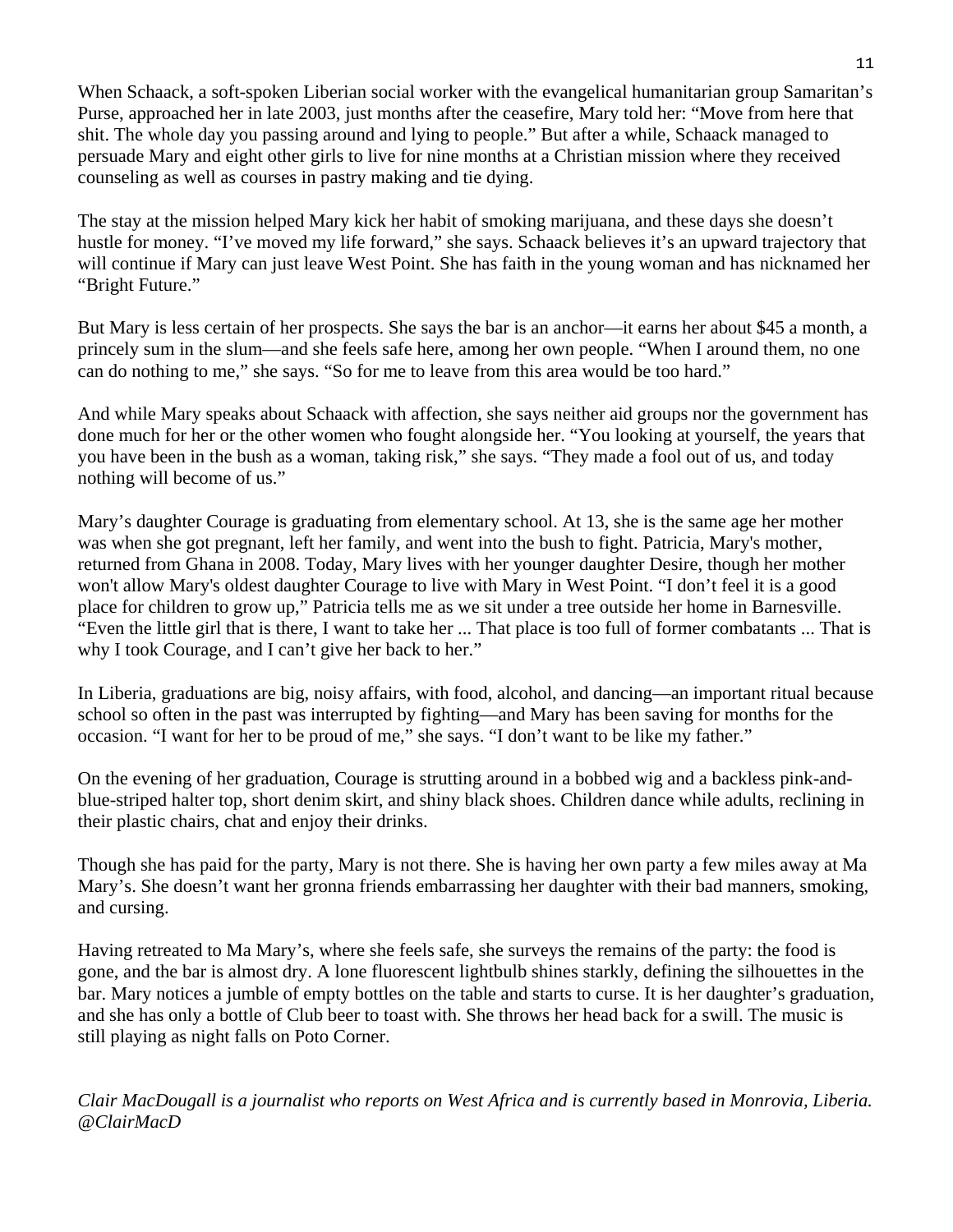## Africa Renewal Monday, 22 July 2013

#### **Africa: Uprooting the Causes of Conflicts**

By Kingsley Ighobor

#### **Analysis**

On 11 July 2011, when South Sudan's President Salva Kiir and his 8.3 million compatriots celebrated the new country's first independence, he was careful to remind everyone of the harsh realities on the horizon.

"All the indices of human welfare put us at the bottom of all humanity," he said, adding: "All citizens of this nation must therefore fully dedicate their energies and resources to the construction of a vibrant economy." Not surprisingly, President Kiir's note of caution was easily drowned in a sea of high expectations and hopes for a peaceful, democratic and prosperous nation.

#### **No quick fixes**

Two years later, South Sudanese people realize that there are no shortcuts to building a nation. Peace is still elusive as fighting continues on many fronts, corruption is creeping into public offices and unemployment is still high. Even with abundant oil and a fertile land, the pace of development is slow, albeit steady. Barely a month after independence, the Lou Nuer and Murle people in the Jonglei and Warrap states in the eastern part of South Sudan fought over cattle, leaving about 600 people dead. Already an estimated 2.5 million people have lost their lives over the two decades of war between Sudan and South Sudan, according to Human Rights Watch, a New York-based advocacy group. Yet both countries still squabble over oil proceeds. South Sudan shut down oil production in January 2012, accusing Sudan of confiscating oil flowing through its pipelines and of overcharging on handling fees. Since oil accounts for 80% of South Sudan's gross domestic product (GDP), that move virtually cut off its economy's arteries. The frosty relationship between the two countries, caused largely by disputes over oil, threatens "the very foundation on which South Sudan's future will be built," says The Telegraph, a British newspaper. Following the oil shutdown, South Sudan's economy contracted by 11% by the end of 2012, according to the International Monetary Fund (IMF).

No doubt the South Sudanese government must rebuild its financial, social and security institutions from the ground up, while also keeping an eye on reconciling the feuding ethnic groups and tackling corruption. In May 2012, angered by the alleged looting of a staggering \$4 billion from state coffers, President Kiir warned government officials, "We fought for freedom, justice and equality, yet once we got to power, we forgot what we fought for and began to enrich ourselves at the expense of the people." Nonetheless, the socioeconomic and security conditions in South Sudan are now better than they were at independence. There is the \$718 million multi-donor trust fund in addition to a \$130 million loan from the World Bank's International Development Association that have helped build 87 hospitals and clinics and 336 primary classrooms, among other things. "Over 108 women's groups have been provided with funds for economic activities like tailoring, food processing and running retail stores," says Mary Jervas Yak, South Sudan's deputy minister for finance.

#### **Peacekeeping to peacebuilding**

Peacebuilding is the last but most critical stage in a conflict resolution process, according to a 1992 United Nations Secretary-General's report titled Agenda for Peace, Preventive Diplomacy and Peacemaking. That process begins when preventive diplomacy fails and peacemaking is needed to get warring factions to agree to a negotiated settlement. This leads to peacekeeping, which includes disarming combatants and monitoring how the peace agreement is implemented. The last stage involves peacebuilding activities, which build and support institutions intended to solidify peace, states the UN report. Given the high expectations and many challenges in post-conflict countries, the transition from peacekeeping to peacebuilding can be difficult, notes Michael von der Schulenburg. He is one of the UN mission chiefs whose successful management of peacebuilding operations in Sierra Leone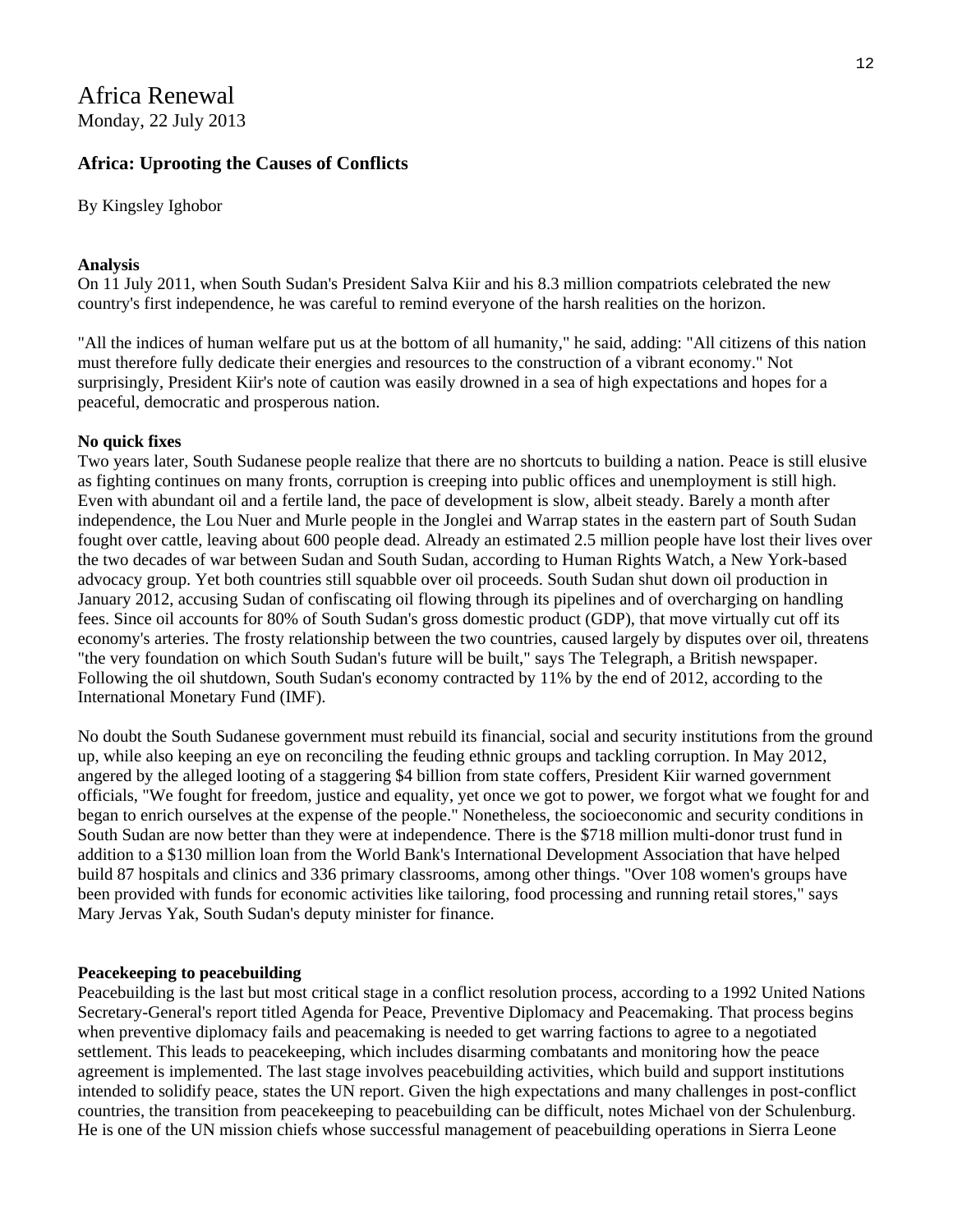following the end of a brutal conflict in 2002 is hailed as a shining example. In that country, the UN peacebuilding assistance programme supported the integration into society of some 45,000 former combatants, collected remnants of small arms through a community-based programme and strengthened the capacity of the government and civil society. The programme also provided assistance with holding elections in 2007 and 2012. In a nutshell, adds Mr. von der Schulenburg, "Peacebuilding is access to water, to education, to basic health care--access to opportunities" (see Africa Renewal, August 2011). Although Sierra Leone still grapples with youth unemployment, corruption and other governance issues, economic growth is currently a massive 17%, according to the IMF, and agricultural production is on an upswing, notes the World Bank.

#### **The Sierra Leonean model**

To a large extent, neighbouring Liberia has followed the Sierra Leonean peacebuilding model. But Sierra Leone had to deal with only 45,000 ex-combatants, while Liberia has more than 100,000. Providing sustainable jobs to the excombatants has been more difficult in Liberia than it was in Sierra Leone, as Liberian former fighters appear to be more restive. In 2010, for example, the UN mission in Liberia announced that about 2,000 mostly jobless Liberian fighters had moved over to western Côte d'Ivoire to fight alongside anti-government forces in that country.

The UN is convinced that reconciliation is an important part of post-conflict peacebuilding. Sierra Leone's reconciliation efforts were based on "peace with justice," which, as part of the healing process, encouraged the formation of a Truth and Reconciliation Commission (TRC). Here people could voluntarily reveal wrongdoings they had committed during the war and seek forgiveness. The TRC was bolstered by a UN-supported Special Court to try those who had committed serious crimes. Key figures such as Foday Sankoh, the leader of the rebel Revolutionary United Front, and Hinga Norman, who led a pro-government militia, were indicted but the two died in custody during trials.

Liberia took a different approach and its reconciliation efforts have stumbled a few times. Despite agitation by some citizens, the country saw no need for a special court. In 2005, however, it set up a TRC, which in 2009 submitted a report in which it blacklisted current president Ellen Johnson-Sirleaf and 49 others, saying they were to be "specifically barred from holding public offices; elected or appointed for a period of 30 years." The Supreme Court declared that recommendation unconstitutional. Liberia's reconciliation challenge

After acrimonious elections in October 2011, President Ellen Johnson-Sirleaf appointed fellow Nobel laureate Leyman Gbowee to lead reconciliation efforts. Ms. Gbowee resigned after less than a year in office, claiming the president wasn't serious enough about reconciliation. George Opong Weah, a former soccer star who has lost two presidential elections to Johnson-Sirleaf, succeeded Ms. Gbowee. Since his appointment, Mr. Weah has been relatively quiet, many say.

Even with these challenges, at a 7.5% growth rate, the Liberian economy is scoring impressive gains. The UN has a huge peace operation in the country, training up to 4,000 police personnel, supporting the judicial system and extending government's presence to far-flung towns and villages. And recently, for the first time in decades, a contingent of Liberian soldiers joined the UN peacekeeping mission in Mali, a fellow West African country now mired in conflict.

Peacebuilding is necessary to "reduce a country's risk of lapsing or relapsing into conflict," says Charles Dambach, the former chief executive officer of Alliance for Peacebuilding, a Washington DC-based organization that promotes peacebuilding. He agrees that "the ultimate objective of peacebuilding is to reduce and eliminate the frequency and severity of violent conflicts."

#### **Jobs problems in Côte d'Ivoire**

Similar peacebuilding projects are also under way in many other African countries, such as Burundi, Côte d'Ivoire, the Democratic Republic of the Congo (DRC) and Guinea-Bissau, all aimed at dealing with the root causes of conflict. Adama Bamba, coordinator of Côte d'Ivoire's Emergency Youth Employment and Skills Development Project, says that jobless youths were the most active group in his country during the war. Up to 60% of those between the ages of 14 and 35 have no jobs, according to Côte d'Ivoire's National Institute of Statistics. Despite this, the country is still the world's largest cocoa producer.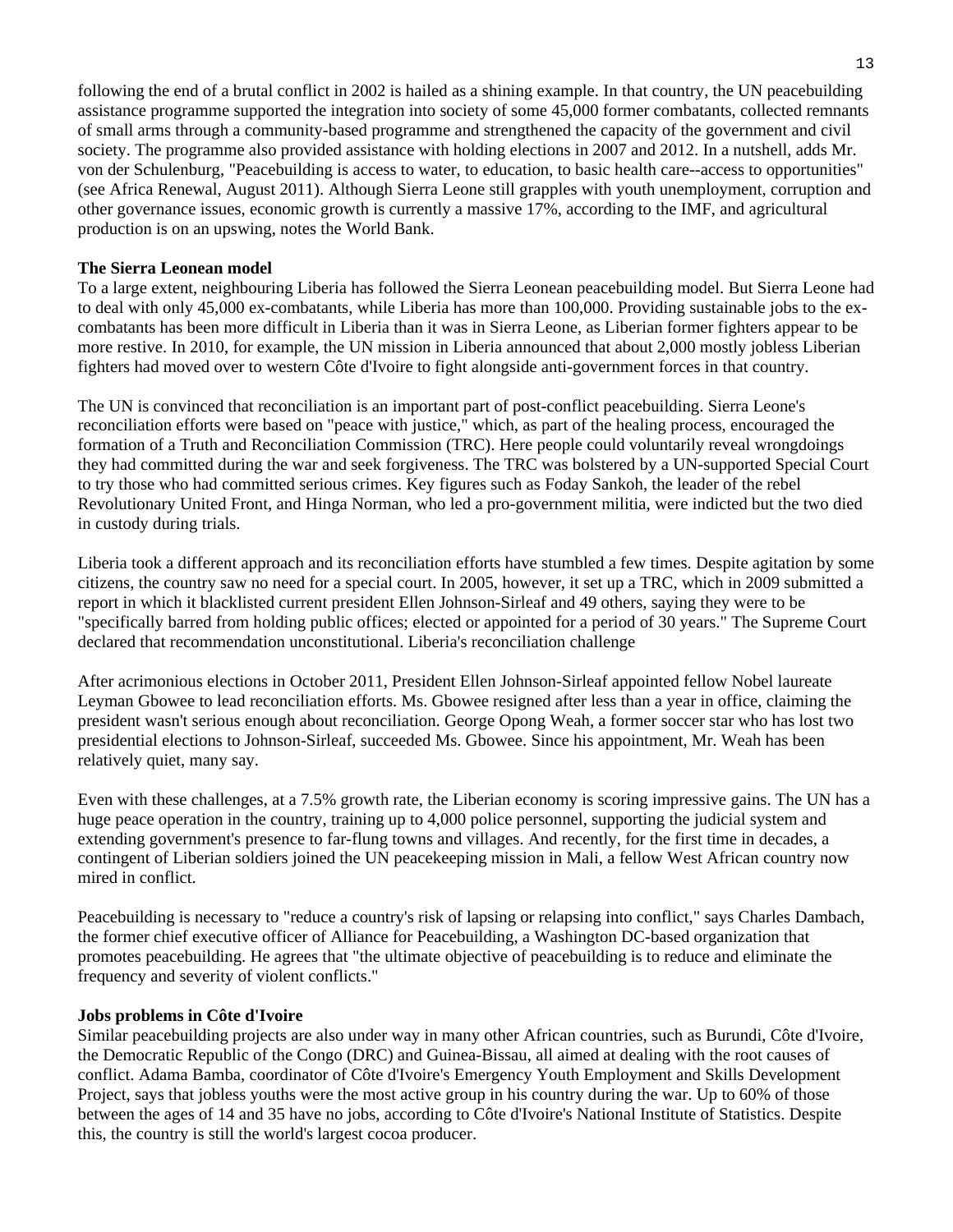With help from the World Bank, Côte d'Ivoire is now moving aggressively to create jobs. For example, it has enlisted the private sector to train more than 3,000 youths, many of whom are employed by these companies. In 2008, UN Secretary-General Ban Ki-moon announced that Côte d'Ivoire was eligible to receive money from the global body's Peacebuilding Fund, which was set up in 2006 to support countries emerging from conflict. The fund doled out \$18 million to assist Côte d'Ivoire in land reforms, security and activities designed to extend state authority to areas where it had ceased to exist. The litmus test

The Great Lakes region--made up of Burundi, the DRC, Kenya, Rwanda, Tanzania and Uganda--presents a litmus test on peacebuilding. Last May, both Mr. Ban and Jim Yong Kim, the World Bank president, visited the region. Earlier, Mr. Ban had been in Mozambique, where he had touted the country's development efforts. "Mozambique, Rwanda and Uganda have all shown that it is possible to recover from conflict and progress towards the MDGs [Millennium Development Goals]," he said while in Mozambique. "It is now time for the DRC to follow their example."

The DRC's development indicators are not stellar, which is why both Mr. Ban and Mr. Kim want changes immediately. Up to 70% of its people live on less than \$1.25 per day. Among other woes facing the country, are a crumbling infrastructure and 2.4 million severely malnourished children. Burundi's struggles

Since 2003, when the UN stepped up its peacekeeping mission in Burundi, the guns have mostly fallen silent. However, 10 years later, Burundi is still one of the world's poorest countries, ranking 178 out of 186 in the 2013 UN Development Programme's human development index, which rates countries based on life expectancy, education and incomes. Burundi's peacebuilding efforts haven't quite been on the same level as those of Liberia and Sierra Leone. But this landlocked country has stabilised politically, while increased investments in agriculture- particularly coffee, its mainstay--are expected to improve living conditions.

Already, massive road projects have created thousands of jobs and life expectancy has risen from 43 years in 2000 to 50 years in 2011, says the World Bank. While Burundi will likely not meet the MDG targets, it has moved in the right direction by reforming state institutions and providing social services for its people, notes the bank.

Overall, post-conflict African countries are trying hard to deliver peace dividends--jobs, peace, freedom, democracy and the rule of law. Mr. Ban's assessment is upbeat: "Throughout Africa, we see growth. Economies are growing. Freedom and good governance are growing. Confidence is growing." With peacebuilding, Africa may have found the right formula for rooting out conflicts. The challenge is to make it last.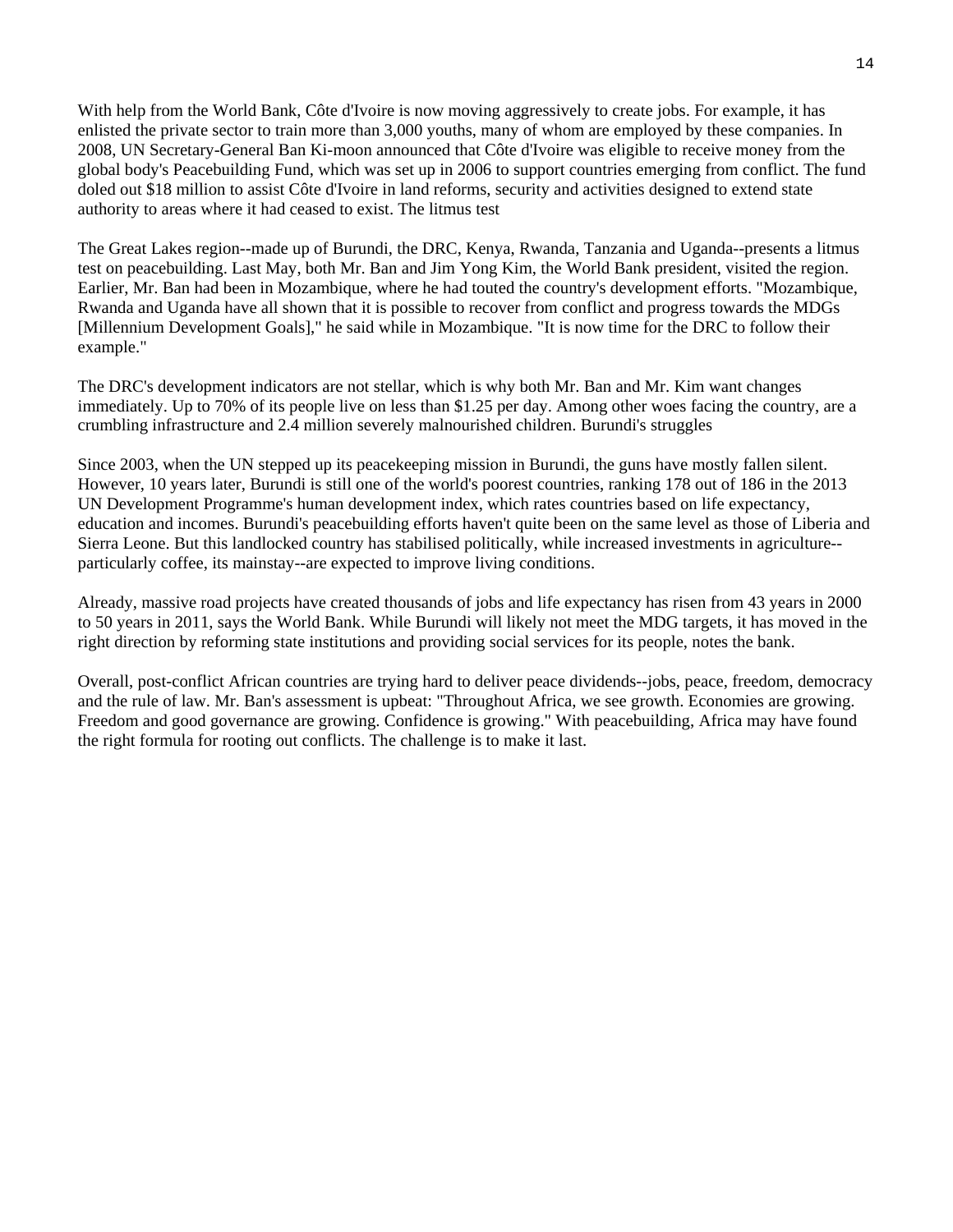The Daily Star Thursday, 1 August 2013

## **STL defense wants trial date delayed**

## By Kareem Shaheen

Read more: http://www.dailystar.com.lb/News/Lebanon-News/2013/Aug-01/225848-stl-defense-wantstrial-date-delayed.ashx#ixzz2ain7Mktd (The Daily Star :: Lebanon News :: http://www.dailystar.com.lb)

BEIRUT: Defense lawyers for the men accused of carrying out the assassination of former Prime Minister Rafik Hariri said they would not be ready for trial in early December, raising the prospect that the start of proceedings could slip into next year.

They said the Special Tribunal for Lebanon must not bow to political pressure in setting a new tentative date for the start of the trial.

The defense filing comes as a decision on the new trial date for those responsible for the Feb. 14, 2005, attack is expected imminently, possibly as early as this week, according to an informed source who spoke to The Daily Star on condition of anonymity.



lawyers said that "any decision taken In a filing last week to the pretrial judge, Daniel Fransen, defense regarding a tentative start date for trial must be made independent of and without regard to external and political pressure."

*File - An exterior view of the building that will house the Special Tribunal for Lebanon, in Leidschendam, Netherlands, Tuesday Feb. 24, 2009. (AP Photo/ Bas Czerwinski)* 

"Primary consideration must be given to the rights of the accused, particularly in an in absentia trial," they added.

"The defense strenuously objects to these rights being abrogated in the name of political pressure or agendas," the lawyers said.

The STL declined to comment on when the new trial date might be issued, but said it would announce it when Judge Fransen makes the decision.

Four members of Hezbollah were indicted by the STL in connection with the bombing in Beirut that claimed the lives of 23 people including Hariri.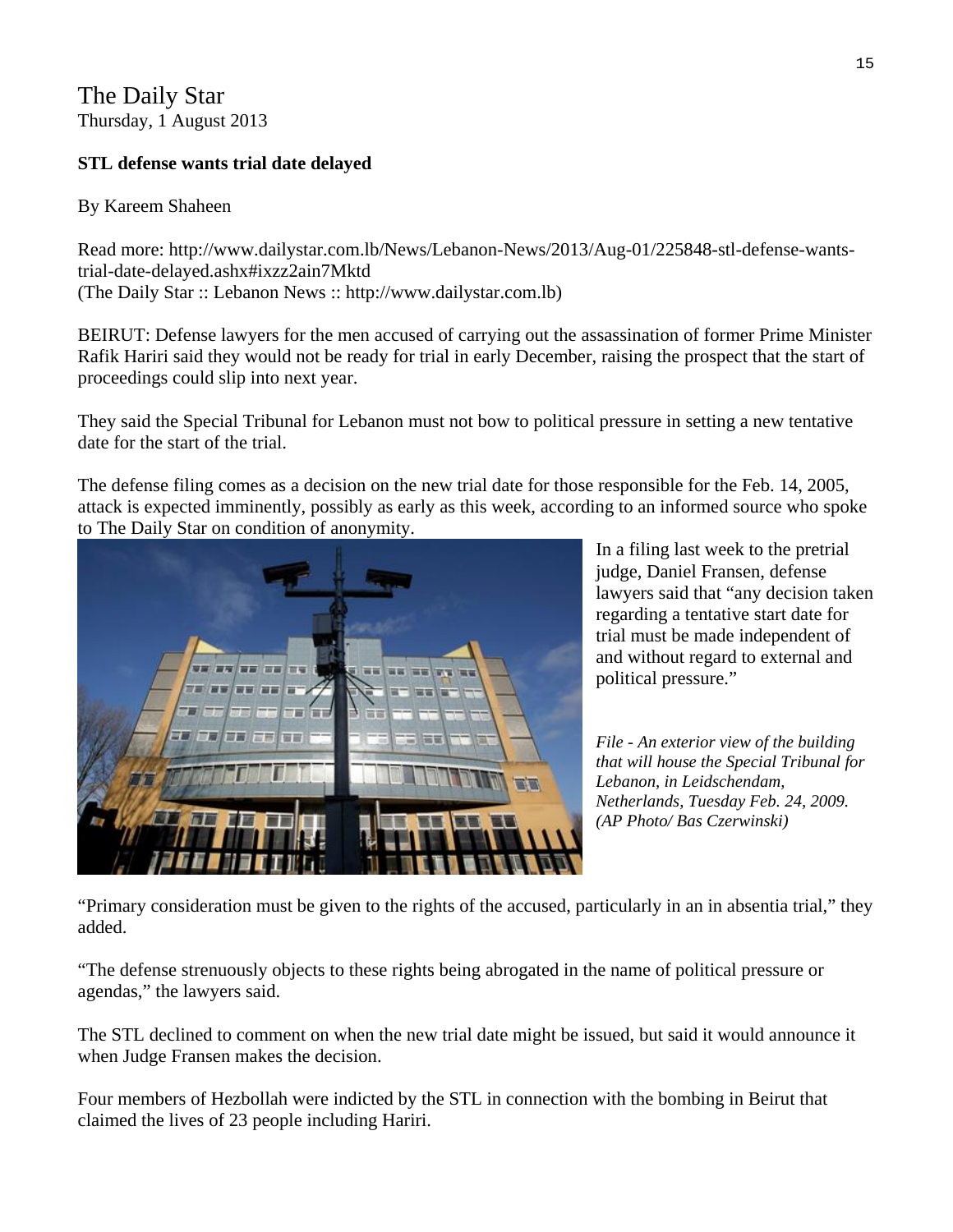The massive attack was followed by a wave of political assassinations and bombings.

Hezbollah has refused to hand over Mustafa Badreddine, Salim Ayyash, Hussein Oneissi and Assad Sabra for prosecution in The Hague.

The tribunal is preparing to try them in their absence.

The trial was initially scheduled to begin in March of this year, but Fransen agreed to postpone the date after a request by the defense, which cited incomplete disclosure of evidence by the prosecution.

No new date has been set. The proposed date of the start of December had not been publicly disclosed.

If trial is to begin this year, a new date must be set in the next three weeks. The tribunal's rules require the pretrial judge to set a new trial date at least four months in advance, and the STL enters a judicial recess at the end of December.

However, the defense's strongly worded filing raises the possibility that trial could slip into 2014.

The source said that after setting the new date, Fransen would have to submit the full case file to the STL's Trial Chamber.

The start of trial would include opening statements about the case.

Any new date would be subject to revision, for example if the prosecutor submits indictments in the socalled "connected cases."

In addition to the Hariri assassination, the STL has jurisdiction over attempts on the lives of Chouf MP Marwan Hamade, former Minister Elias Murr, and the killing of former Lebanese Communist Party leader George Hawi.

"Any date set now would be arbitrary and artificial, and prejudicial to the rights of the accused," the defense said in its submission to Fransen.

The STL is likely to face pressure from donors and supporters looking for progress in the court's work. A trial in 2014 would occur nine years after the Hariri assassination.

Defense lawyers lay the blame largely on uncertainty surrounding the prosecution's case and the enormity of the task of analyzing telecommunications data, as well as the dithering by the prosecution in handing over evidence, concluding that "both the tribunal and the defense have been held hostage."

These reasons "render impractical the proposed new tentative start date of early December 2013," the defense lawyers concluded.

The defense argued in March that it is premature to set a new trial date. The prosecution said it would be ready in the last quarter of 2013.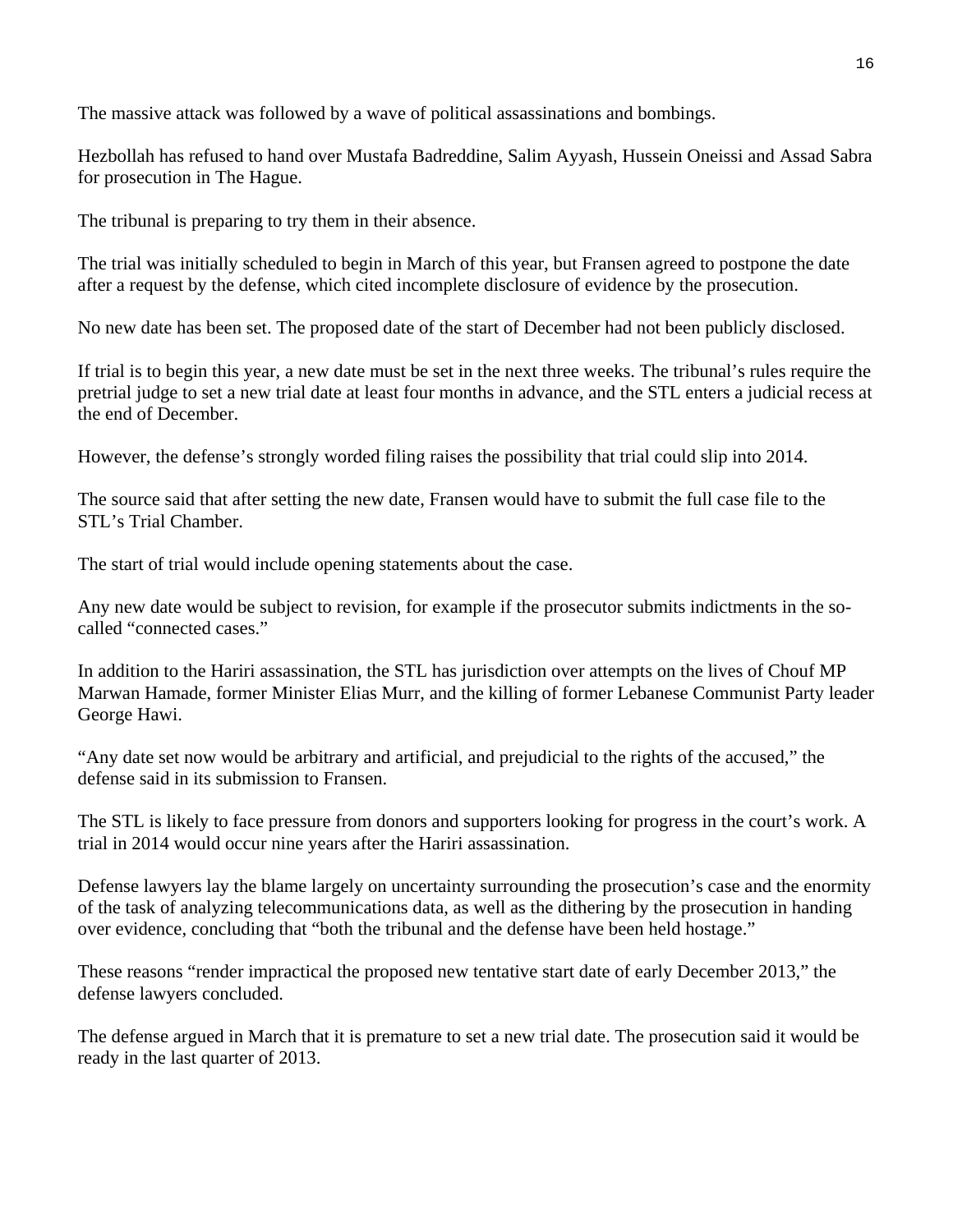The lawyers say they will need more time to analyze telecommunications evidence gathered by the prosecution, and said there was still lingering uncertainty over key elements of the case, including whether evidence related to the "connected cases" can be brought to trial.

"The ultimate result is that the case "as it stands today" does not allow for the defense to know precisely what case it will face at trial," defense counsel said.

The uncertainty in the case is compounded by repeated revisions to the list of evidence to be included in trial. The prosecution has amended its evidence list five times, bringing the total number of exhibits it proposed to bring to trial up to 15,000, which is 1,500 more than it proposed in November last year, the defense noted.

They also complained that the "enormous" amount of evidence handed over by the prosecution requires a substantial amount of time to be analyzed.

The defense also said that its investigations were hampered by the "continuing non-cooperation" of the Lebanese authorities.

Lebanon has failed to provide substantial amounts of information and material that is highly relevant for trial preparation, the defense said.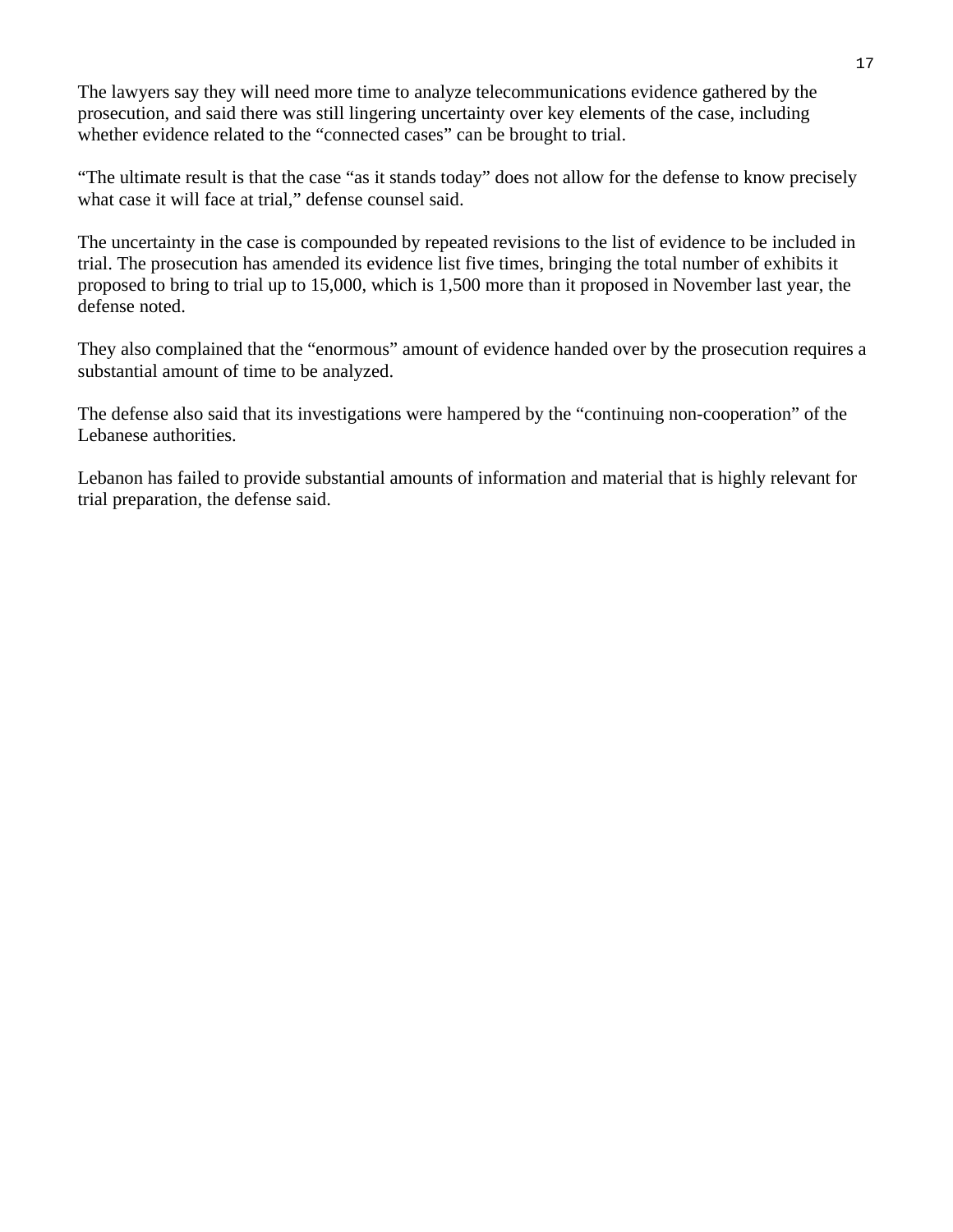## Capital FM Tuesday, 30 July 2013

## **Kenya: Bensouda Wants Ruto At All ICC Trial Sessions**

The International Criminal Court (ICC) Prosecutor has now appealed the decision by judges excusing Deputy President William Ruto from attending part of the trial sessions set to start on September 10.

In the appeal, Prosecutor Fatou Bensouda argued that the judges had applied the Rome Statute selectively by allowing Ruto to skip some of the trial sessions.

"The majority's "exceptional circumstances" test is therefore inconsistent with the Statute. The majority's test violates the principle of equal treatment under the law, as expressed in Article 27(1) of the Statute. Furthermore, the majority's test violates the bedrock legal principle that all persons are to be treated equally under the law," Bensouda explained.

In her application she asked the Appeals Chamber to overturn the decision by the Trial Chamber to ensure Ruto is present in The Hague during the entire trial session.

She explained that Ruto should not be allowed to skip sessions of his trial on basis that he is the Deputy President of Kenya who has to attend to State duties.

Apart from contravening Article 63(1), which requires the accused to be present during a trial, she argues the decision also accorded Ruto special treatment because of the position he occupies in government.

"It appears that the majority would not have afforded Ruto the same "indulgence" if he did not hold such high office. The importance of Ruto's political office to the majority's reasoning is evident on the face of the decision, which references his status no fewer than 29 times," she asserted.

Bensouda argued that the decision of the Trial Chamber fell out of the provisions of the Rome Statue that makes it mandatory for accused persons to be present during their trial.

"Such a general exception to the rule requiring the accused's presence at trial finds no support in this Court's legal framework. The drafters adopted only one exception to the rule, which is inapplicable here, and left trial judges with no "discretion" to create additional broad exceptions of the type advanced in the Decision," she explained.

According to her the judges used their own 'reasoning' - which is outside the court's provisions - in allowing Ruto to attend some sessions.

"The decision improperly relies on external sources of law rather than this court's statutory provisions that resolve the issue. The majority erred by relying on external sources of law in support of its decision to disregard the unequivocal requirements of this court's statute."

The prosecutor in her appeal further said the decision of the Trial Chamber will affect the integrity of the court since it failed to follow the existing legal framework followed when considering the presence of accused persons during the trial stage.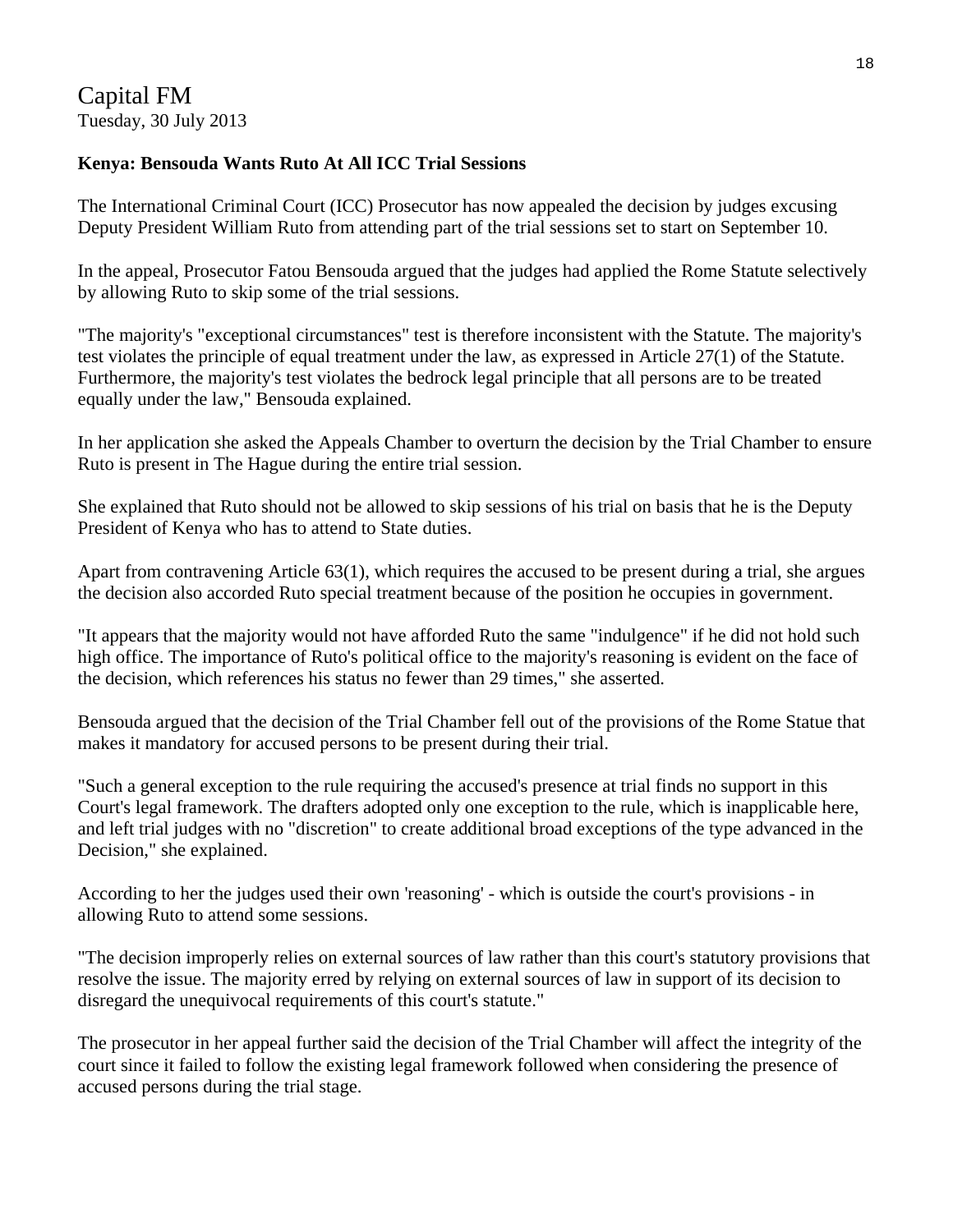She expressed concerns that other government officers accused of crimes against humanity can easily take advantage of the decision on Ruto's presence in court to also seek to be allowed to skip sessions of their trials.

In her view, the decision has set a wrong precedent that is likely to see the court face bigger challenges in future when dealing with persons charged with State duties.

"Even assuming that the majority's test had a basis in the law of this court, it is still the wrong standard because it invites a flood of excusal applications from accused who do not wish to attend trial. Almost every accused will be able to present a reason why he or she "has important functions of an extraordinary dimension to perform" and should be excused from attending the trial," she explained.

"While Ruto's position as Kenya's Deputy President may 'make this case different from the average case' seen so far at the court, it is foreseeable that many future accused will put forward a compelling argument as to why they too should be excused from attending the trial," she goes on.

Citing the case of Congolese leader Jean-Pierre Bemba, the prosecutor explained that he was absent during his trial only for 'less than a handful of hours' hence allowing Ruto to skip sessions of the trial was out of the ordinary in the history of the Hague- based court.

"Bemba was permitted to be absent for a total of three court sessions, plus one where he was absent from the courtroom for a matter of minutes. In total, Bemba has been absent for less than a handful of hours in a trial that is approaching its third anniversary. This is a far cry from the near-blanket waiver the decision grants to Ruto," she explained.

The Trial Chamber on June 18 ruled that Ruto would be allowed to skip sessions of his trial and outlines sessions that he will be required to be present in court among them during the opening and closing sessions where parties and participants and victims will present their views.

They explained the excusal would allow his prayer to attend to his state duties.